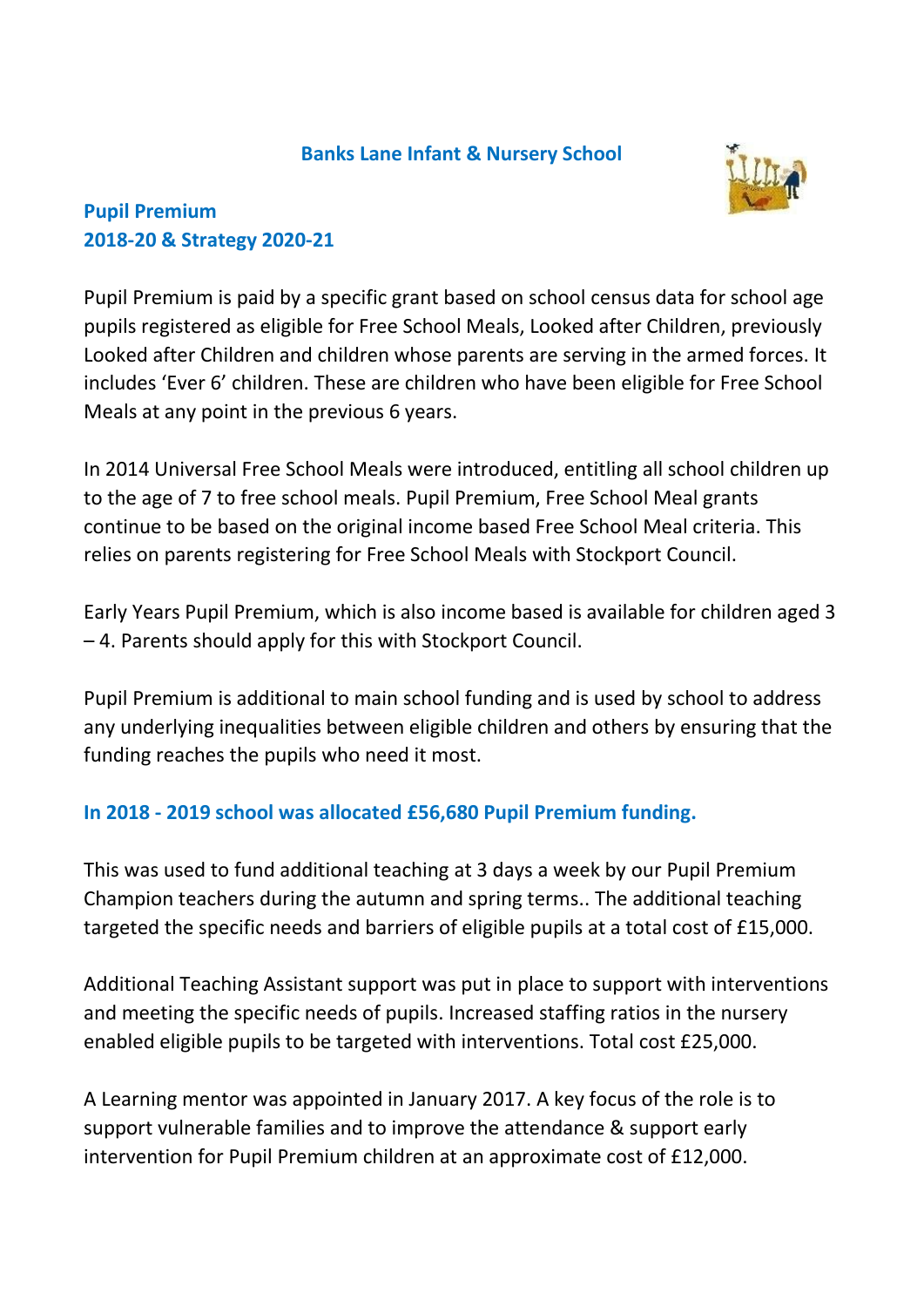Professional development focused on attention difficulties, mental health & wellbeing & curriculum design, including Drama, Engagement & Active Learning and retention strategies at a cost of £2,500.

Trips and events were subsidised for eligible pupils at a cost of £1000. Clubs, including dance, singing, art nurture and geography club have been funded by school at a cost of £500 & Homework Club focuses on parental engagement and family support.

Speech & Language therapy at a cost of £2,200 has focused on early intervention for pupils with delayed speech and language.

# **Outcomes for pupils July 2019**

**Children Meeting the Expected Standard at the end of Key Stage 1 (14 FSM eligible and 17 Pupil Premium children)**

|                                   | <b>Reading</b> | <b>Writing</b> | <b>Maths</b> | <b>Science</b> |
|-----------------------------------|----------------|----------------|--------------|----------------|
| <b>National all Children</b>      | 75%            | 69%            | 76%          | 82%            |
| <b>School Free School Meals</b>   | 71%            | 86%            | 79%          | 79%            |
| <b>National Free School Meals</b> | 60%            | 53%            | 61%          | 69%            |
|                                   | 76%            | 88%            | 82%          | 82%            |
| <b>School Pupil Premium</b>       |                |                |              |                |
| <b>National Pupil Premium</b>     | 62%            | 55%            | 62%          | 71%            |

As a result of our specialist teaching, bespoke interventions, high expectations & inclusive approaches outcomes for our Free School Meal and Pupil Premium groups at the expected standard + stand significantly higher than similar groups nationally. For the Pupil Premium group outcomes are higher than for all children nationally. This is also the case for our FSM children in writing & maths. Outcomes for this group are close to national outcomes for all pupils in reading & science.

At the Greater Depth Standard, outcomes for this cohort are significantly higher than the national average for all children for both the Free School Meal and Pupil Premium groups across reading, writing & maths.

**Early Years Foundation Stage (7 FSM eligible children & 7 Pupil Premium)**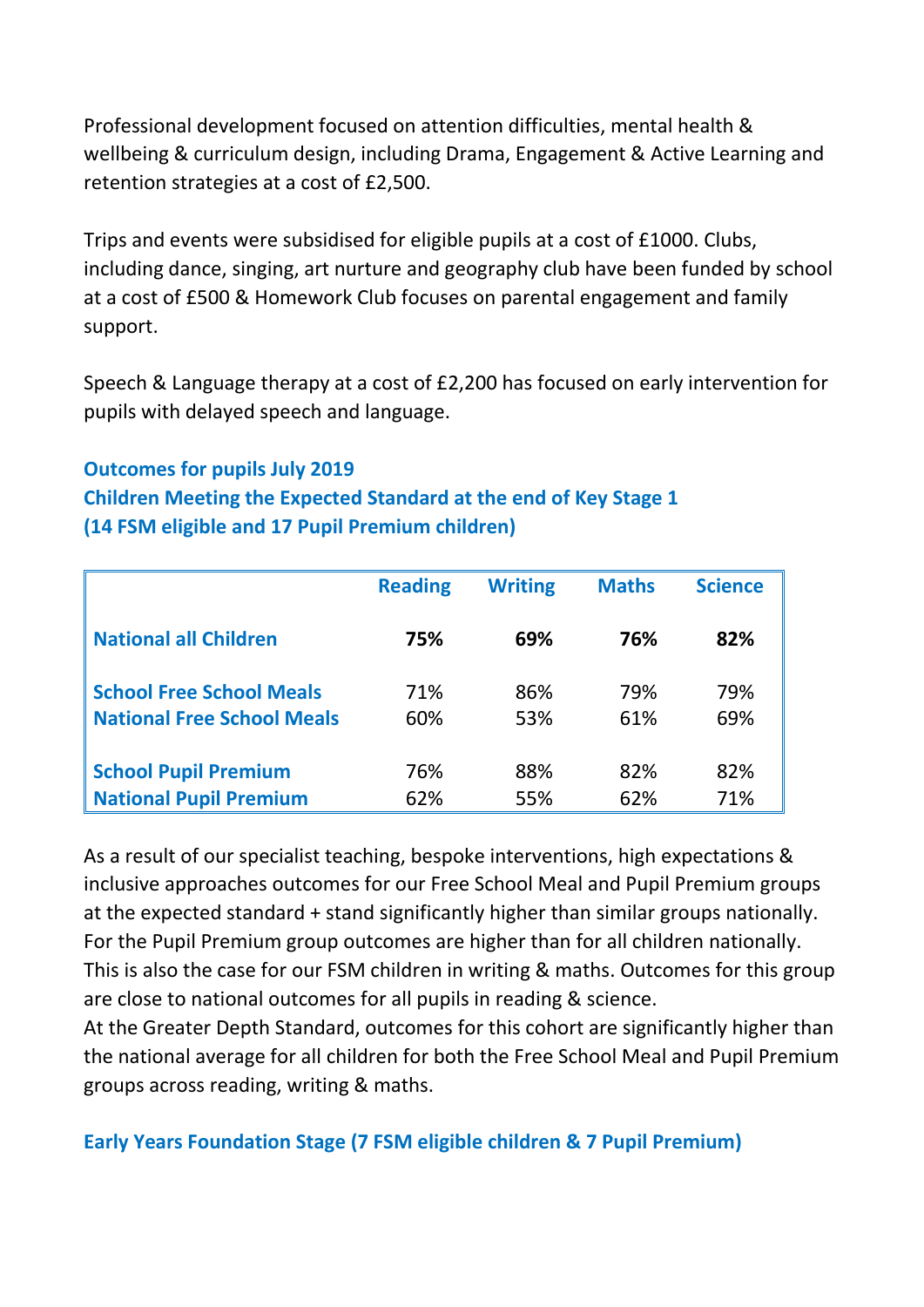In the Early Years Foundation Stage 72% of our 7 FSM/ Pupil Premium children achieved a Good Level Development. This is in line with the national average for all children and the school average for all children.

### **Phonics Screen (4 FSM & 6 Pupil Premium)**

In Year 1 75% of our 4 FSM & 67% of our Pupil Premium group achieved the Phonics Screen. FSM outcomes are in line with outcomes for all children at school (74%) and above the national average for FSM children (70%) but stand below the national average for all children at 82%. By the end of Year 2 94% of Pupil Premium had achieved the phonic screen. Phonics

Whole school attendance for 2018-19 stands at 94.6% for the Free School Meal children and 95.44% for the Pupil Premium group. For all children in school the average attendance stands at 96%. Mrs Murphy, the Pastoral Manager worked closely with 4 families for whom attendance was a concern at below 90%. Working with a wide range of agencies and support groups, attendance was raised for 75% of the group.

The progress of our Pupil Premium children from all Early Years Foundation Stage starting points is at least in line with the average progress for all children nationally in 2018 & in many cases, particularly in writing it is higher. Evaluation of our strategy shows that from their starting points all children made good progress in terms of ability to access the curriculum and approaches to learning, including confidence and resilience.

## **In 2019-2020 school was allocated a Pupil Premium Grant of £40,580**

Objectives for pupils in planning Pupil Premium spending included:

- The provision of additional educational support to improve progress and raise standards of achievement
- To continue to narrow the gap between the achievement of Pupil Premium children and their peers, particularly in the current Year 2 cohort.
- To improve outcomes in the phonic screen in Year 1
- To continue to improve the attendance of the Pupil Premium children.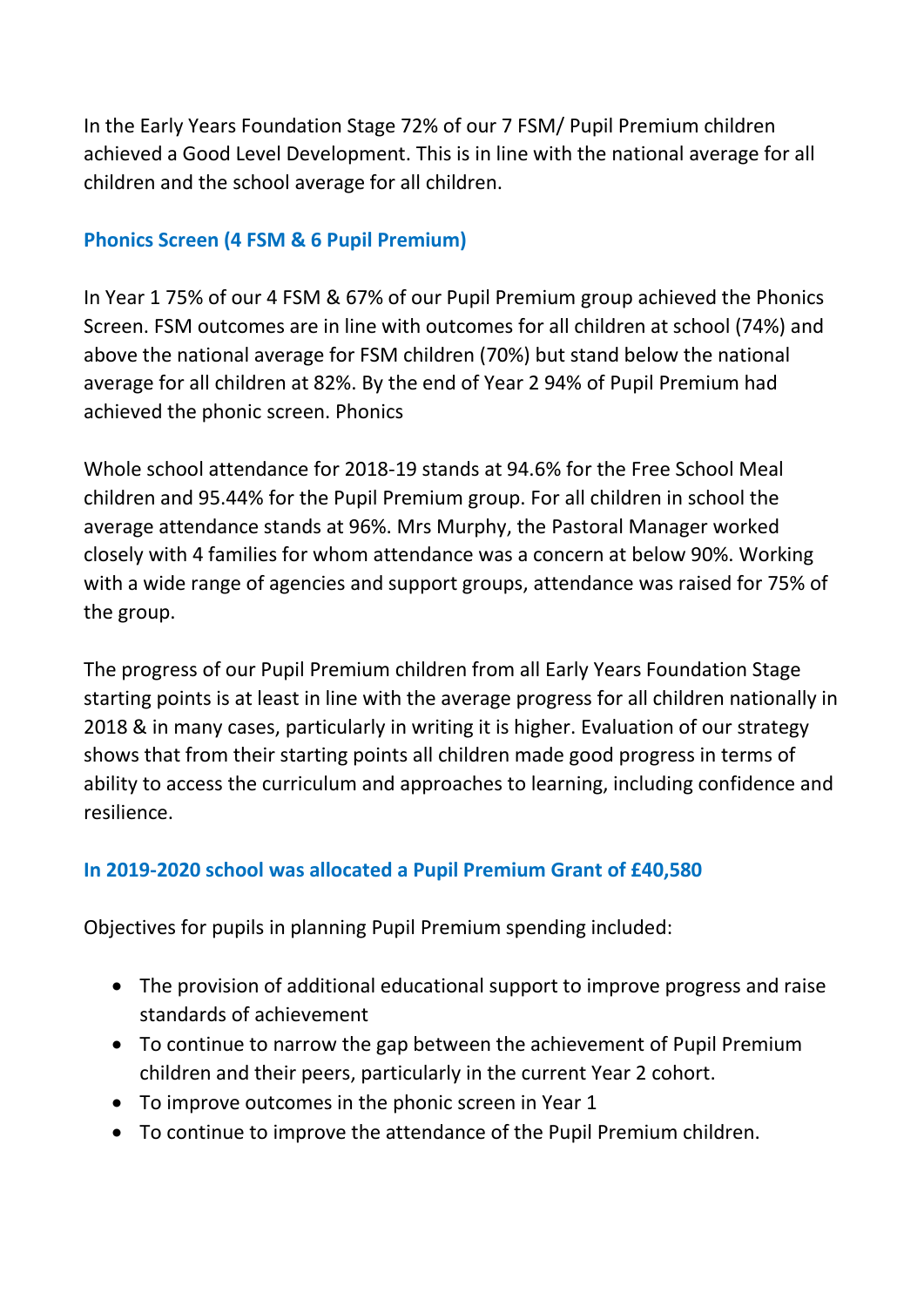- To address underlying inequalities between Pupil Premium children and their peers
- To raise the confidence, esteem and aspirations of Pupil Premium children

School has carefully considered the "Barriers to Learning" of our current Pupil Premium children in determining our strategy. The Pupil Premium Grant will be used to fund:

- Continued provision of one to one and small group additional teaching led by our Pupil Premium champion and supported by our HLTA & Teaching Asssistants
- Pastoral Manager focusing on attendance, early intervention and family support
- Speech and Language Therapy
- Professional Development focusing on curriculum leadership, mental health & Metacognition and Self-Regulated Learning to enhance our provision, increase staff expertise and promote healthy minds, resilience and self-regulation
- To continue to fund additional teaching assistant time and additional nursery support to enable delivery of specific interventions, including 'Mindful Lunchtimes'
- Homework club
- The wider curriculum and enrichment opportunities, including funding of trips and events

School closures due to the Covid-19 pandemic from March, led to the need to allocate greater funding to welfare with the establishment of a welfare team and additional communication costs, including telephone and technology resources such as the Seesaw App.

Objectives and approaches for 2020-2021 remain similar, although slimmed down due to a reduction in funding. Evaluation relies on data for 2018-2019 due to school closure periods.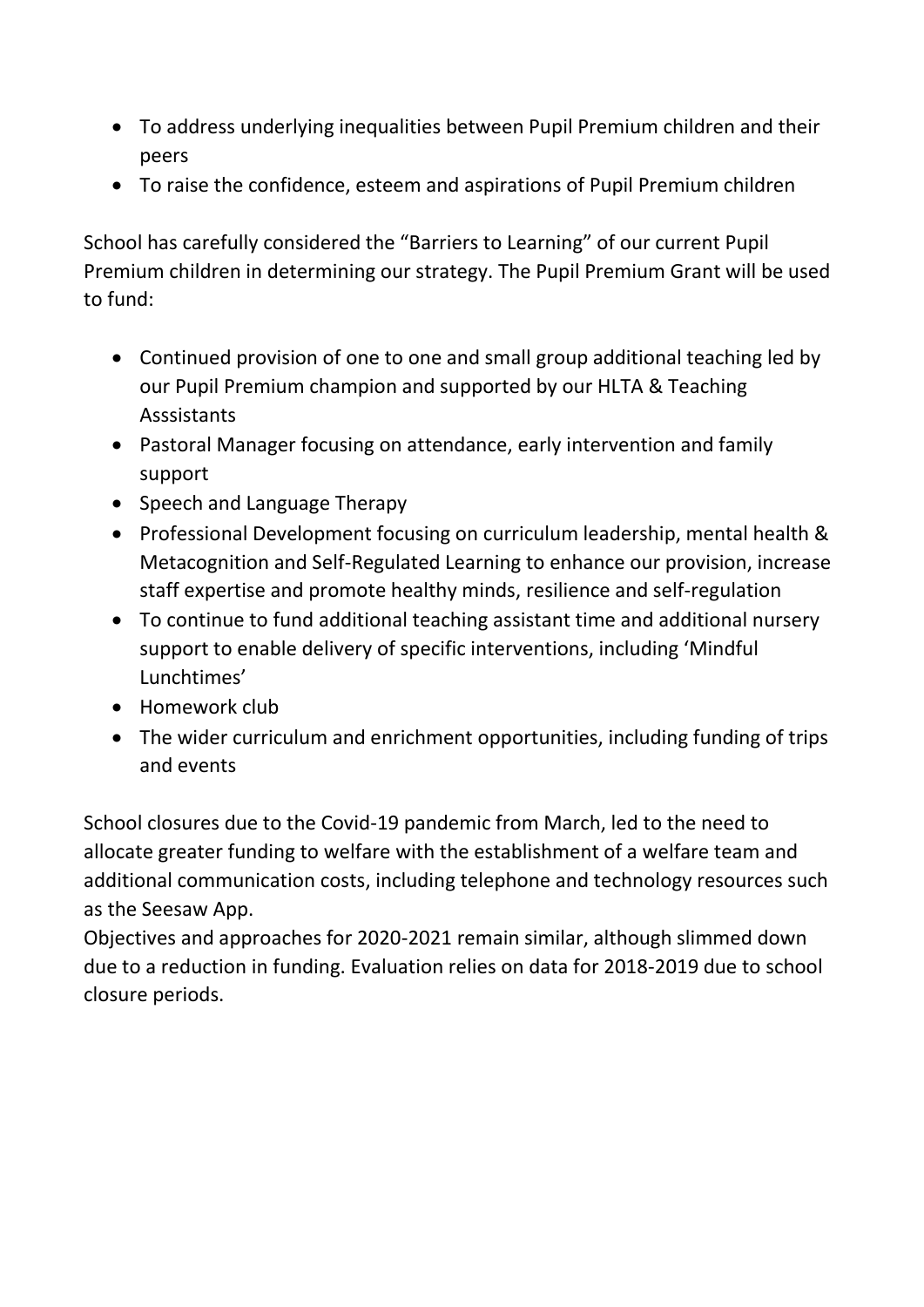|                                            |                       | <b>Pupil Premium Strategy 2020/21</b><br><b>Pupil Premium Allocation £35,625</b>                                                                                                                                                                                                                                                                                                                                                                                                                                                                                  |
|--------------------------------------------|-----------------------|-------------------------------------------------------------------------------------------------------------------------------------------------------------------------------------------------------------------------------------------------------------------------------------------------------------------------------------------------------------------------------------------------------------------------------------------------------------------------------------------------------------------------------------------------------------------|
| <b>Project</b>                             | <b>Approx</b><br>cost | <b>Barriers to Learning and planned outcomes</b>                                                                                                                                                                                                                                                                                                                                                                                                                                                                                                                  |
| <b>Pupil Premium</b><br>Champion           | £10,000               | <b>Barriers</b><br>Identification of individual barriers to learning, welfare and wellbeing needs, gaps in learning<br>as a result of school closure, attendance, including absences due to self-isolation, home<br>learning opportunities.<br><b>Outcomes</b><br>A cohesive approach and strong communication between all supporting services, including<br>targeted support, tracking of progress, home learning support, home-school communication<br>and appropriate interventions. Increased attainment, progress, engagement, confidence<br>and resilience. |
| Sustained role of the<br>Pastoral Manager. | £10,000               | <b>Barriers</b><br>Attendance and punctuality, medical needs, parental support, vulnerable families, SEND<br>needs<br><b>Outcomes</b><br>Early intervention, family support, management of medical needs, improved attendance and<br>punctuality, outreach work & liaison with agencies, including Team around the School.<br>Improved attendance, raised confidence, progress and attainment. Cohesive approach for<br>safeguarding and SEND.                                                                                                                    |
| Speech & language<br>therapy               | £2,200                | <b>Barriers</b><br>Delayed speech and language development<br><b>Outcomes</b><br>Early intervention for pupils & increased chances of attaining age appropriate expectations,<br>particularly in literacy by the end of Year 2.                                                                                                                                                                                                                                                                                                                                   |